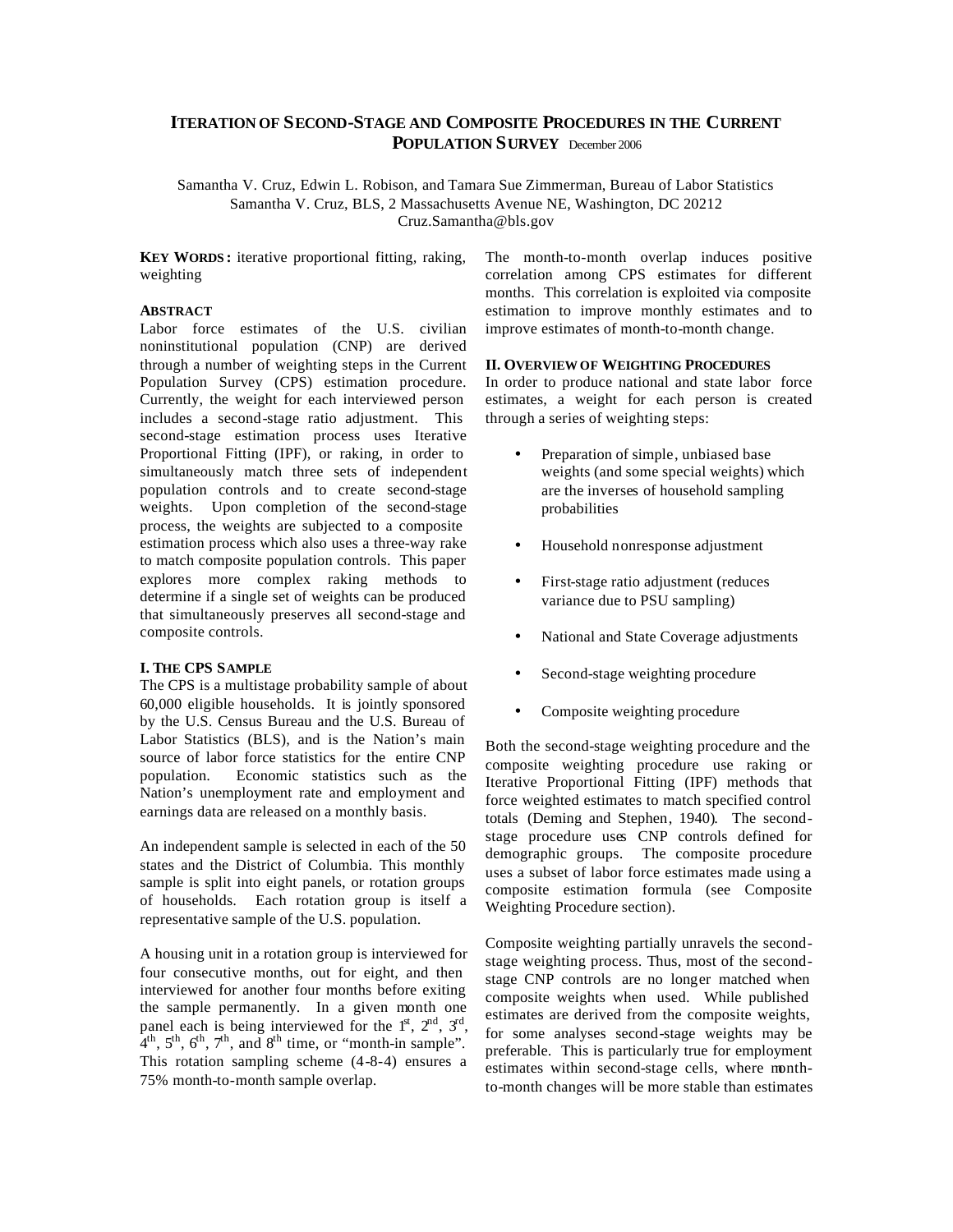using weights that are developed after combining cells in the composite procedure.

## **SECOND-STAGE WEIGHTING PROCEDURE**

The second-stage (SS) weighting procedure reduces variances by controlling population estimates to independent estimates of the current population. The procedure also reduces bias due to coverage errors.

SS weighting is an IPF procedure that consists of three steps: a state step, an ethnicity step, and a race step. At each step the estimates are raked and forced to match a set of civilian noninstitutional population controls that are derived externally to the CPS (Technical Paper 63, 2000). The SS CNP population controls are prepared by projecting forward the population figures from the most recent decennial census. While the controls are actually estimates, they are derived independently of the CPS and provide information for adjusting sample estimates.

For each state, ethnicity, and race step of the SS weighting procedure, there is a matching set of independent SS population controls:

- 1. CNP for 50 states, substates, and DC by sex and age (0-15, 16-44, 45+)
- 2. National CNP for 26 Hispanic and 26 Non-Hispanic age-sex categories
- 3. National CNP for 56 White, 36 Black, and 32 "residual race" age-sex categories.

At each iteration of each raking step, an adjustment factor for each cell is computed and applied to the weights of persons in the cell. The adjustment factor for a cell is its population control divided by the weighted cell estimate based on all prior weight adjustments. After each raking step, weighted CPS estimates exactly match the cell population controls, but controls for the cells of previous raking steps no longer match. But with each rake, these differences decrease. After 10 iterations of the three-way (state/sex/age, ethnicity/sex/age, race/sex/age/) rake, the estimates of each cell have converged to the population controls for each cell. Although an estimate of level for any characteristic in the CPS can be computed by summing the SS weights for all sample cases that have that particular set of characteristics, official CPS labor force estimates are based on the weights produced in the composite weighting procedure.

## **COMPOSITE WEIGHTING PROCEDURE**

After a SS weight is computed for each record, adult person weights are further adjusted using a composite weighting procedure. Composite (Cmp ) weighting utilizes information collected monthly from the full sample, and is performed only for sample persons aged 16 and above. The composite weighting mimics the SS weighting, where sample person weights are raked to force their sums to equal control totals. Instead of independent population controls however, composite CPS labor force estimates are used as controls and are computed using a composite estimation formula. The CPS composite estimator for a labor force total in month t is given by

$$
Y_t^{'} = (1 - K)\hat{Y}_t + K(Y_{t-1}^{\prime} + \Delta_t) + A\hat{b}_t
$$

where

$$
\hat{Y}_t = \sum_{i=1}^8 x_{t,i}
$$
\n
$$
\Delta_t = \frac{4}{3} \sum_{i \in S} (x_{t,i} - x_{t-1,i-1})
$$
 and

$$
\hat{\boldsymbol{b}}_t = \sum_{i \notin S} x_{t,i} - \frac{1}{3} \sum_{i \in S} x_{t,i}
$$

- $i = 1,2,...,8$  month in sample
- $x_{t,i}$  = sum of weights after second-stage ratio adjustment of respondents in month t, and month-in-sample i with characteristic of interest
- $S = \{2,3,4,6,7,8\}$  sample continuing from previous month
- $K = 0.4$  for unemployed 0.7 for employed
- $A = 0.3$  for unemployed 0.4 for employed

Like the SS weighting procedure, there are three steps (state, ethnicity, and race) in the composite weighting procedure, with three corresponding composite population controls:

- 1. State (by sex-age categories)
- 2. Ethnicity (Hispanic/Non-Hispanic, by sexage categories)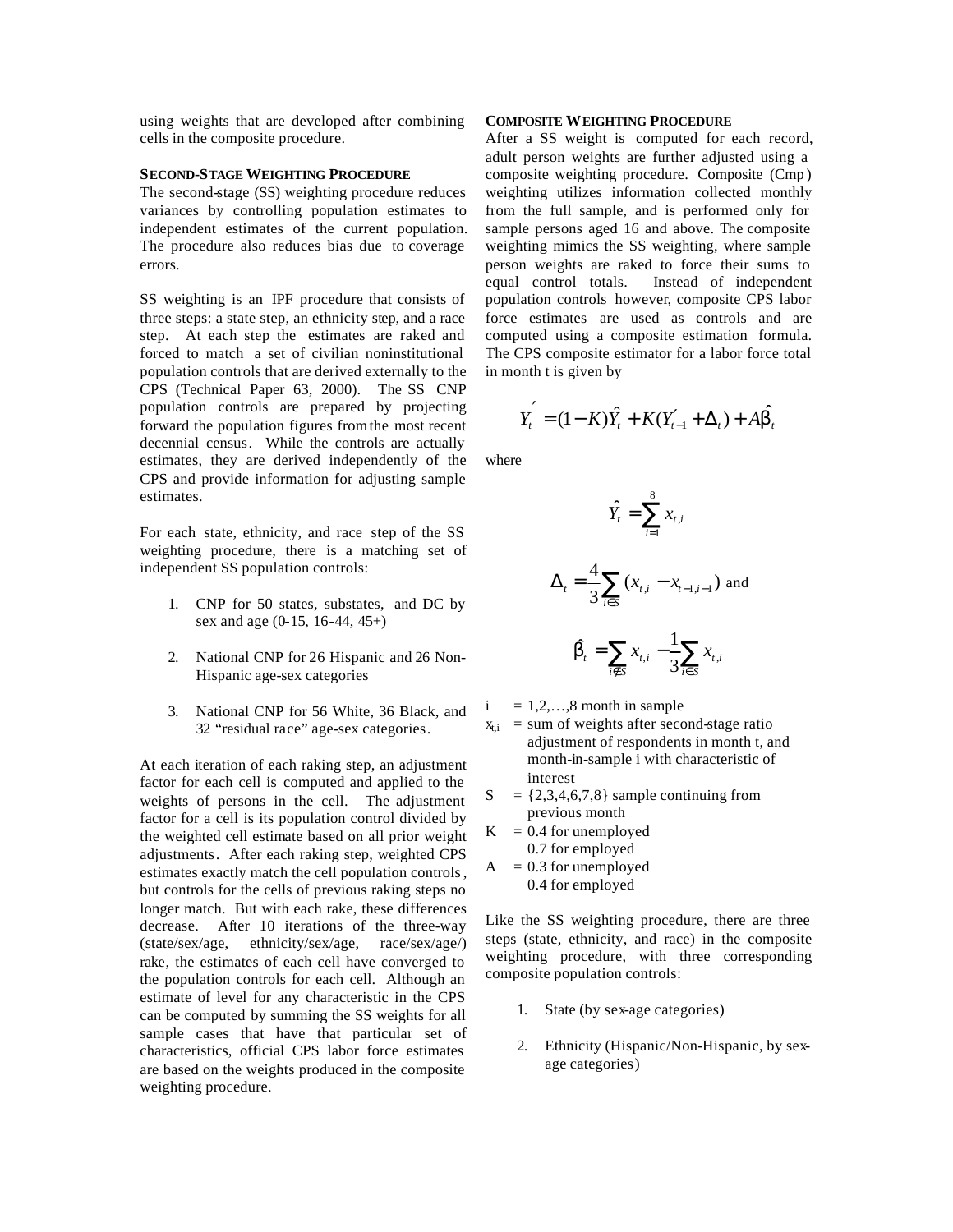3. Race (Black/White/Asian & Res, by sexage categories).

After 10 iterations of the three-way rake in the composite weighting, summed sample person composite weights do not match all of the SS independent population controls. Composite weighting matches SS CNP controls when the cells in the two procedures use the same demographic definitions (further split by labor force). This occurs for some cells in the ethnicity and race steps. But, more commonly, second-stage age groups are combined for composite weighting. When composite weights are summed for the second-stage cells, most CNP controls are missed by 1000 or more (Robison et al. 2002). The Proposed Methodology section details how a more complex raking schema can be implemented in order to simultaneously preserve both the second-stage and composite population controls.

#### **III. PROPOSED METHODOLOGY**

Conserving all the second-stage population controls can be achieved with a more complex iterative process of raking the second-stage and comp osite weighting steps. Figure 1 shows a straightforward flowchart of the process for the first iteration of SS-Cmp cycle. In order to differentiate between the within -weighting step iteration and the SS-Cmp cycle iteration, the term "round", or "R", will be used to define one cycle of the SS-Cmp iteration.

#### **Figure 1. Flowchart of Iterated SS and Cmp Complex Weighting Methodology**



The following steps explicitly describe the method:

- 1. Run SS estimation to obtain SS weights.
- 2. Use the SS weights as inputs to the Cmp procedure, obtaining Cmp weights.
- 3. Use the Cmp weights as inputs into the SS weighting procedure, obtaining SS weights (R2).
- 4. Use the SS weights (R2) as inputs to the Cmp weighting procedure, obtaining R2 Cmp weights.
- 5. Iterate steps 3 and 4 and check to see if the summed Cmp weights converge to SS population controls.

The complex raking method described above only iterates the SS-Cmp cycle and doesn't take into account other steps of the entire weighting procedure described in section II. Two months of data were chosen to test the methodology; 20 rounds (R1-R20) were completed for July 2005 and 10 rounds (R1-R10) for August 2005. Data were provided by the U.S. Census Bureau.

#### **IV. ANALYSES AND RESULTS**

The results are broken out by the three steps in both the second-stage weighting and composite weighting procedures: state, ethnicity and race. First we focus primarily on the July 2005 data. To determine convergence, we use the difference:

$$
Diff_i = SSctrl - totalR_i
$$

where

SSctrl = second-stage population control, total $R =$ summed composite weights for a particular step's characteristics,

 $i =$  round number

For information on convergence issues for IPF see Rüschendorf's 1995 paper.

Table 1 shows the results for the state step for males ages 16-44. Five states were randomly chosen: Alaska (AK), Georgia (GA), Louisiana (LA), Pennsylvania (PA), and Tennessee (TN).

Although only the first five rounds are shown in table 1, for the most part the difference between the SS population controls and the summed Cmp weights for each state for males 16-44 decrease in magnitude as each subsequent round of the SS-Cmp cycle is completed. The largest difference is found between the first and second round; this round one difference is the discrepancy that is already present in the current CPS weighting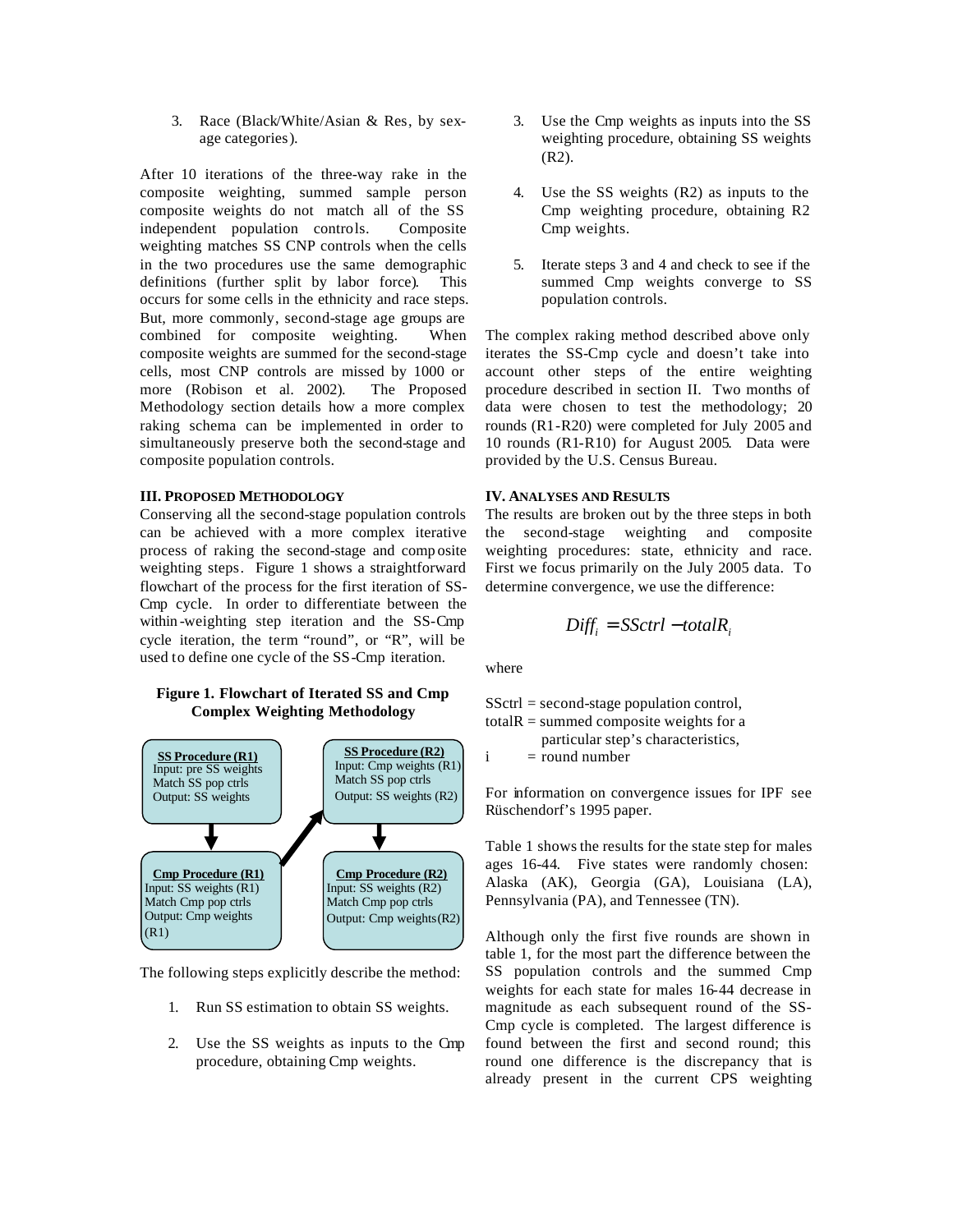|    | Diff1      | Diff <sub>2</sub> | Diff3     | Diff4     | Diff <sub>5</sub> |
|----|------------|-------------------|-----------|-----------|-------------------|
| AΚ | $-1282.61$ | $-122.92$         | $-18.22$  | $-6.30$   | $-4.29$           |
| GА | $-7706.21$ | $-1343.25$        | $-318.53$ | $-185.34$ | $-154.76$         |
| LA | 2266.37    | $-371.10$         | $-458.28$ | $-351.25$ | $-263.67$         |
| PA | 1318.94    | 195.16            | 24.16     | 8.93      | 7.12              |
| TN | 7039.49    | 738.36            | 34.08     | $-51.80$  | $-55.52$          |

**Table 1. Results for the State Step for Males 16-44 (7-2005)**

procedures. The other states and substates also show similar results to the states shown in table 1.

## **Figure 2. Results for the Ethnicity Step for Non-Hispanic Males (7-2005)**



Figure 2 is a graphical representation of results similar to those found in table 1, but for the ethnicity step for Non-Hispanic males. On the xaxis are the completed rounds (up to R20); on the y-axis is the difference between the SS population control and the summed Cmp weights. Each line represents a different age category represented in the composite weighting procedure. It is obvious that as more and more rounds are completed, the summed Cmp weights virtually converge to the corresponding SS population controls; this occurs even before the  $20<sup>th</sup>$  round is completed.



**ETHNICITY STEP 2 - Hispanic Females**



Figure 3 shows the results for the ethnicity step for Hispanic females for July 2005. There is a large initial drop in difference between the SS population control and the summed Cmp weight. Although rounds two and three look show an increase, after round three the discrepancy between the controls and the weights starts to decrease, leading to convergence.

## **Figure 4. Results for the Race Step for Black Females (7-2005)**

**RACE STEP 3 - Black Females**



Figure 4 illustrates convergence for the race step for Black females. 20 rounds were completed, though near convergence is met close to rounds five and six. These results are similar to those found in figure 2.

July 2005 data seem to show convergence before the  $20<sup>th</sup>$  round is completed; thus, only ten rounds were completed for the August 2005 data. The results for the August data are similar to those found in July. Figure 5 shows the results for the ethnicity step for Hispanic females for August 2005. Similar to the corresponding July data, there is a large initial difference, an increase between rounds two and three, and then a slow decline towards convergence towards round ten.